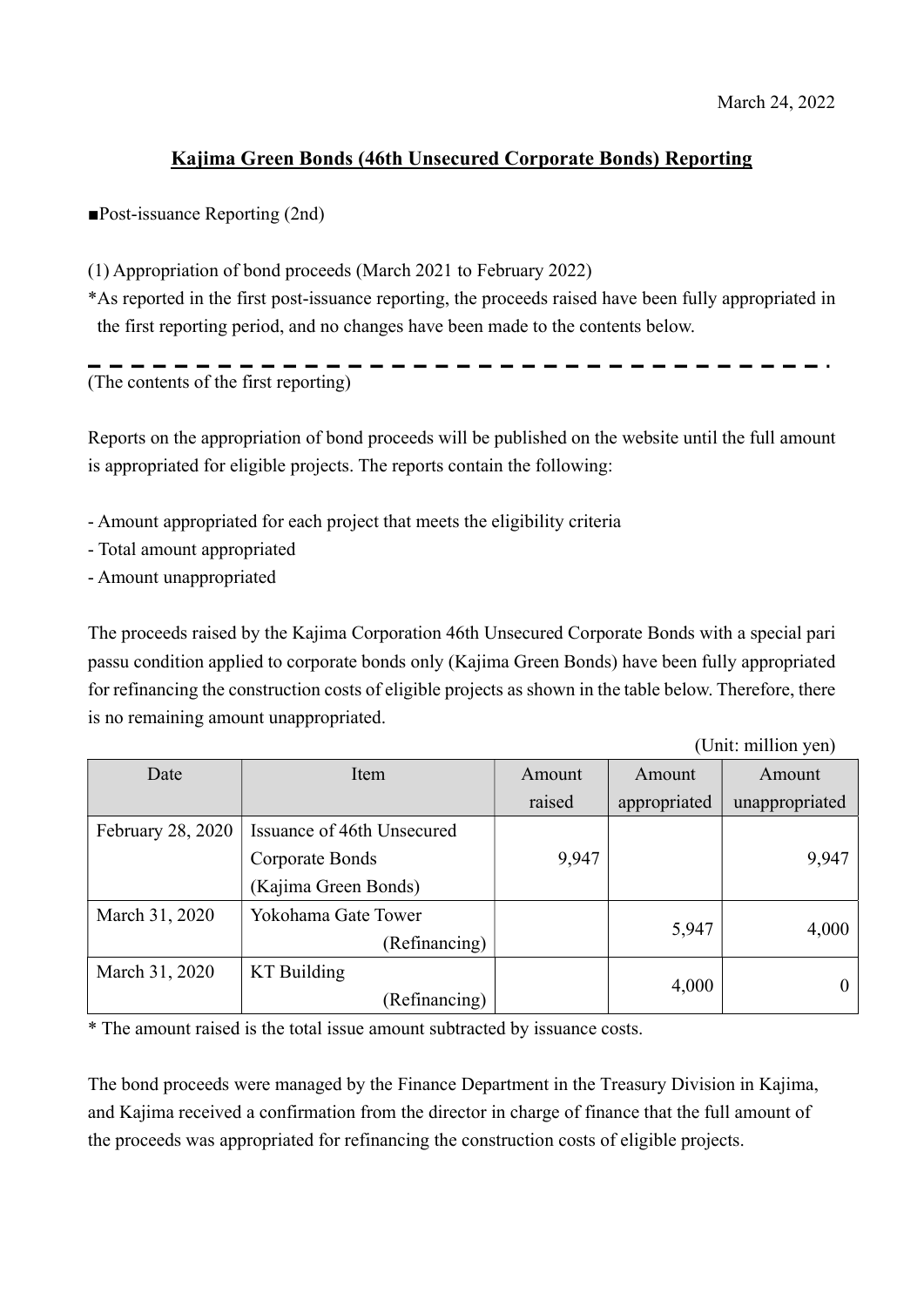## (2) Environmental impact (period covered: March 2021 to February 2022)

| Project           | Yokohama Gate Tower                                                           |                           |  |
|-------------------|-------------------------------------------------------------------------------|---------------------------|--|
| Project overview  | Please refer to "Overview of the Green Project" on our website                |                           |  |
|                   | https://www.kajima.co.jp/english/ir/grading/greenbond/index.html#anc_yokohama |                           |  |
| Type and level of | CASBEE Yokohama                                                               | Class A (self-assessment) |  |
| the certification |                                                                               |                           |  |
| Usage             | Power usage                                                                   | kwh                       |  |
|                   | Water usage                                                                   | m <sup>3</sup>            |  |
|                   | Gas usage                                                                     | m <sup>3</sup>            |  |
|                   | $CO2$ emissions                                                               | $t - CO2$                 |  |
|                   | Reduction in $CO2$                                                            | $t - CO2$                 |  |
|                   | emissions                                                                     |                           |  |

\*Regarding the Yokohama Gate Tower, although the building was completed as of September 2021, the usage data is not available since the fit-out works for tenants are underway.

The usage data will be reported in the next post-issuance reporting as the data under regular operation is expected to be available after spring 2022.

| Project           | <b>KT</b> Building                                                      |                                     |  |
|-------------------|-------------------------------------------------------------------------|-------------------------------------|--|
| Project overview  | Please refer to "Overview of the Green Project" on our website          |                                     |  |
|                   | https://www.kajima.co.jp/english/ir/grading/greenbond/index.html#anc_kt |                                     |  |
| Type and level of | <b>CASBEE</b>                                                           | Class S (third-party certification) |  |
| the certification | <b>BELS</b>                                                             | ☆☆☆☆☆ (third-party certification)   |  |
| Usage             | Power usage                                                             | 1,284,330 kwh                       |  |
|                   | Water usage                                                             | 5,858 $m^3$                         |  |
|                   | Gas usage                                                               | m <sup>3</sup><br>$\theta$          |  |
|                   | $CO2$ emissions                                                         | 568.958 $t - CO2$                   |  |
|                   | Reduction in $CO2$<br>emissions                                         | 663.174 $t - CO2$                   |  |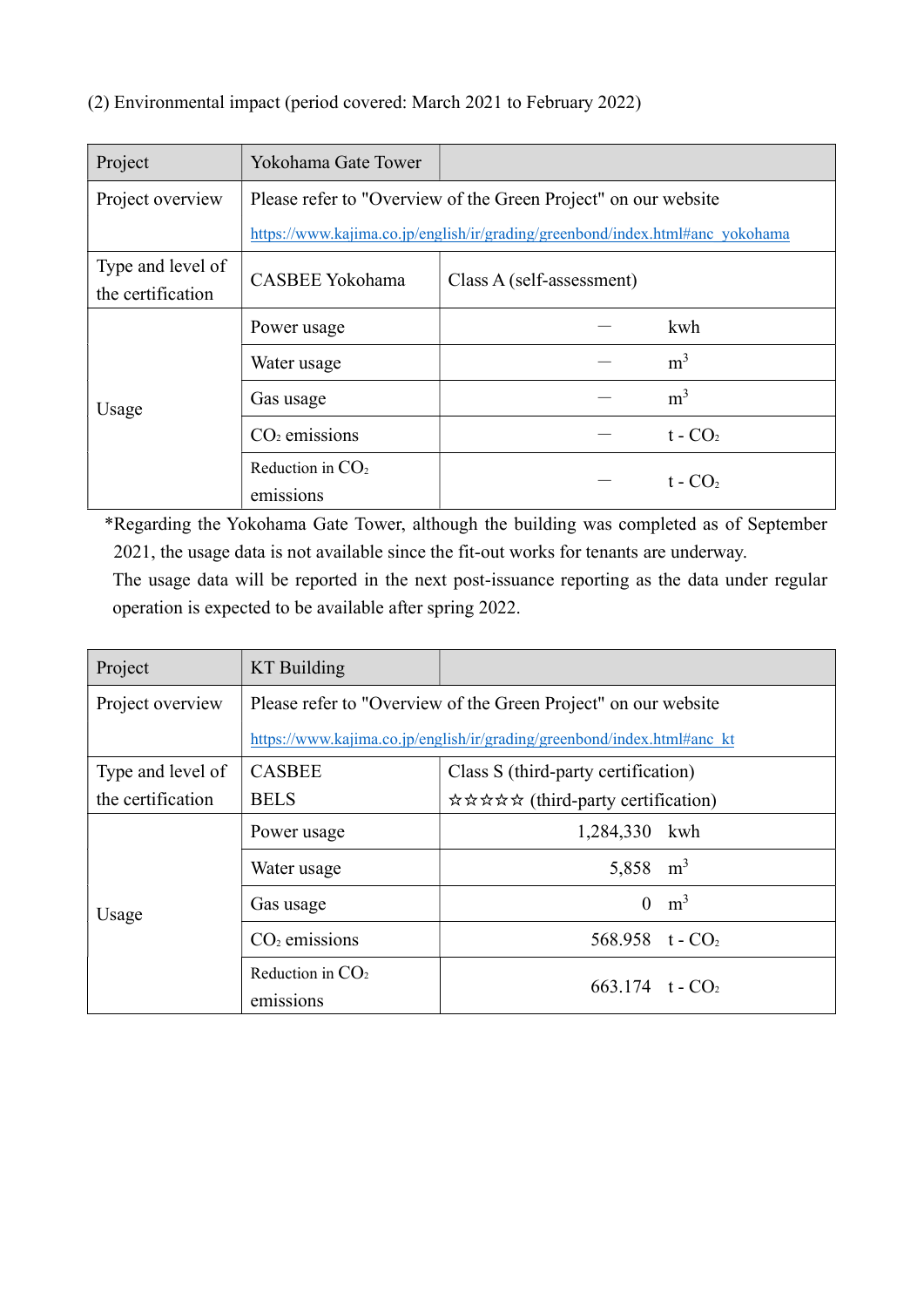## ■Progress on Environmental Targets (FY2018 to FY2020)

Kajima has set environmental targets for FY2018 to 2020 in order to operate environmental management systems that are compliant with ISO 14001. We annually publish results for the environmental targets as shown below on our website, including eligible projects reported in this document.

For details on progress on annual targets, please refer to our website below.

[FY2018 results]

https://www.kajima.co.jp/english/csr/environment/data/pdf/data\_report2019.pdf Home > CSR > Approach 3—Providing Innovative Solutions for a Better Environment > Environmental Data > Environmental Data 2019 Please see page.3 "Environmental Targets (FY2018-2020) and FY2018 Actual Figures"

[FY2019 results]

https://www.kajima.co.jp/english/csr/environment/data/pdf/data\_report2020.pdf Home > CSR > Approach 3—Providing Innovative Solutions for a Better Environment > Environmental Data > Environmental Data 2020 Please see page.3 "Environmental Targets (FY2018-2020) and FY2019 Actual Figures"

[FY2020 results]

https://www.kajima.co.jp/english/csr/environment/data/pdf/data\_report2021.pdf

Home > CSR > Approach 3—Providing Innovative Solutions for a Better Environment > Environmental Data > Environmental Data 2021

Please see page.3 "Environmental Targets (FY2018-2020) and FY2020 Actual Figures"

| Three-year $(FY2018-2020)$ targets<br>*Partially updated the targets |              |                                                               |  |
|----------------------------------------------------------------------|--------------|---------------------------------------------------------------|--|
| Lower $CO2$ Emissions<br>(Carbon Neutrality)                         | Construction | Reduce $CO2$ emissions per unit of sales by $8\%$ compared to |  |
|                                                                      |              | fiscal 2013                                                   |  |
|                                                                      | Design       | Secure conformance with SEQDC mandatory standards in          |  |
|                                                                      |              | the Building Energy Efficiency Act                            |  |
|                                                                      |              | Become an industry leader in reducing $CO2$ emissions         |  |
| <b>Recycle Resources</b>                                             | Construction | Less than 3% final waste disposal including sludge            |  |
|                                                                      | Design       | Implement green procurement                                   |  |